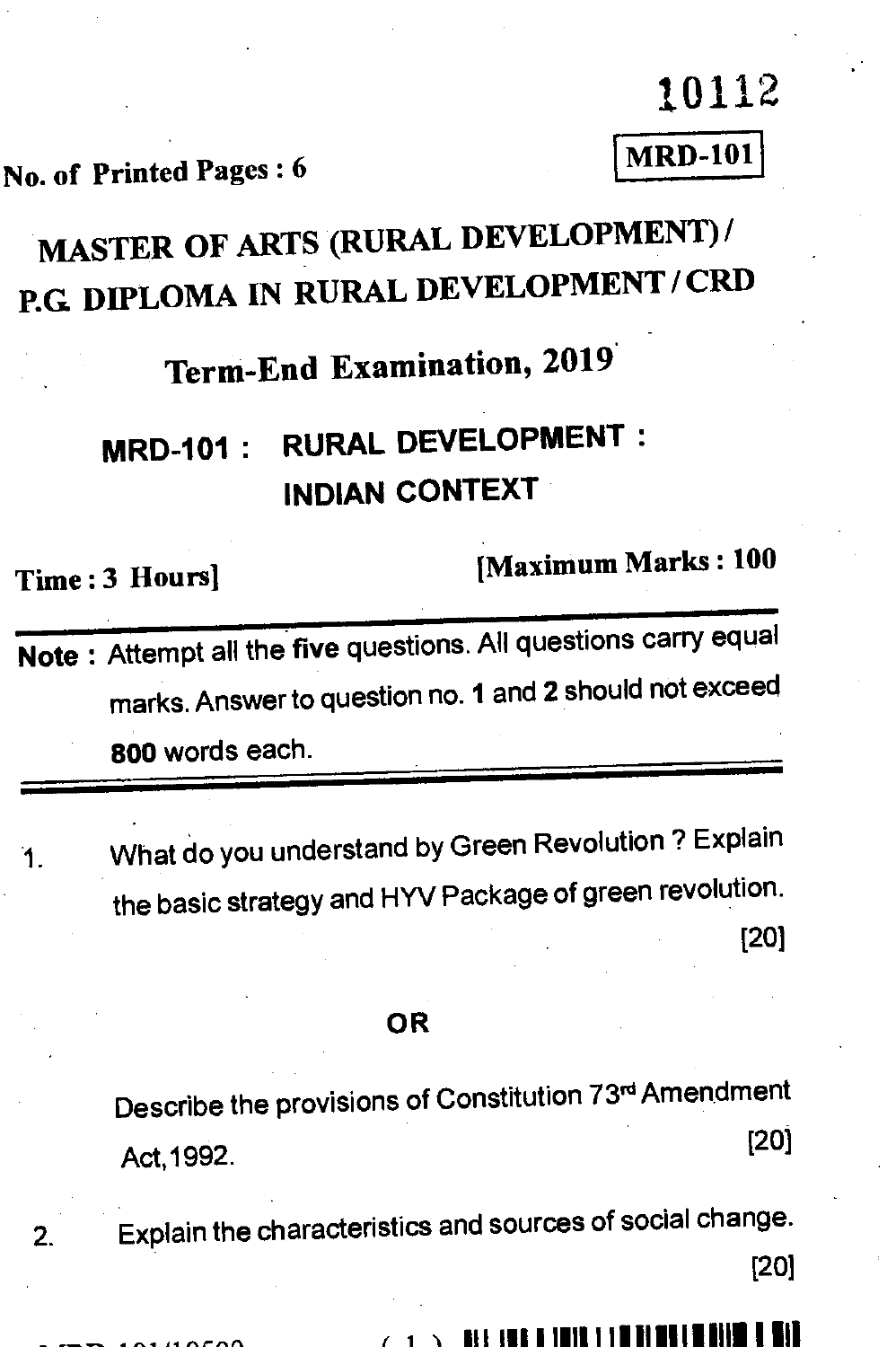Define development. Discuss the major issues in development. (20)

- $3<sub>1</sub>$ Answer **any two** of the following questions in about **<sup>400</sup>** words each :
	- (a) Briefly explain the phases of ceiling on land holdings. [10]
	- (b) Discuss the role of credit in rural development.

[10j

- (c) Describe briefly major Wage Employment Programmes in India. [10]
- 4. Attempt **any four** of the following questions in about **<sup>200</sup>** words each :

| (а)                  | Gramdan                              | [5] |
|----------------------|--------------------------------------|-----|
| (b)                  | Sen's Index of Poverty               | [5] |
| (c)                  | Essential ingredients of empowerment | [5] |
| (d)                  | <b>Gandhian view of Development</b>  | [5] |
| (e)<br>MRD-101/10500 | Demography and Development           | 5   |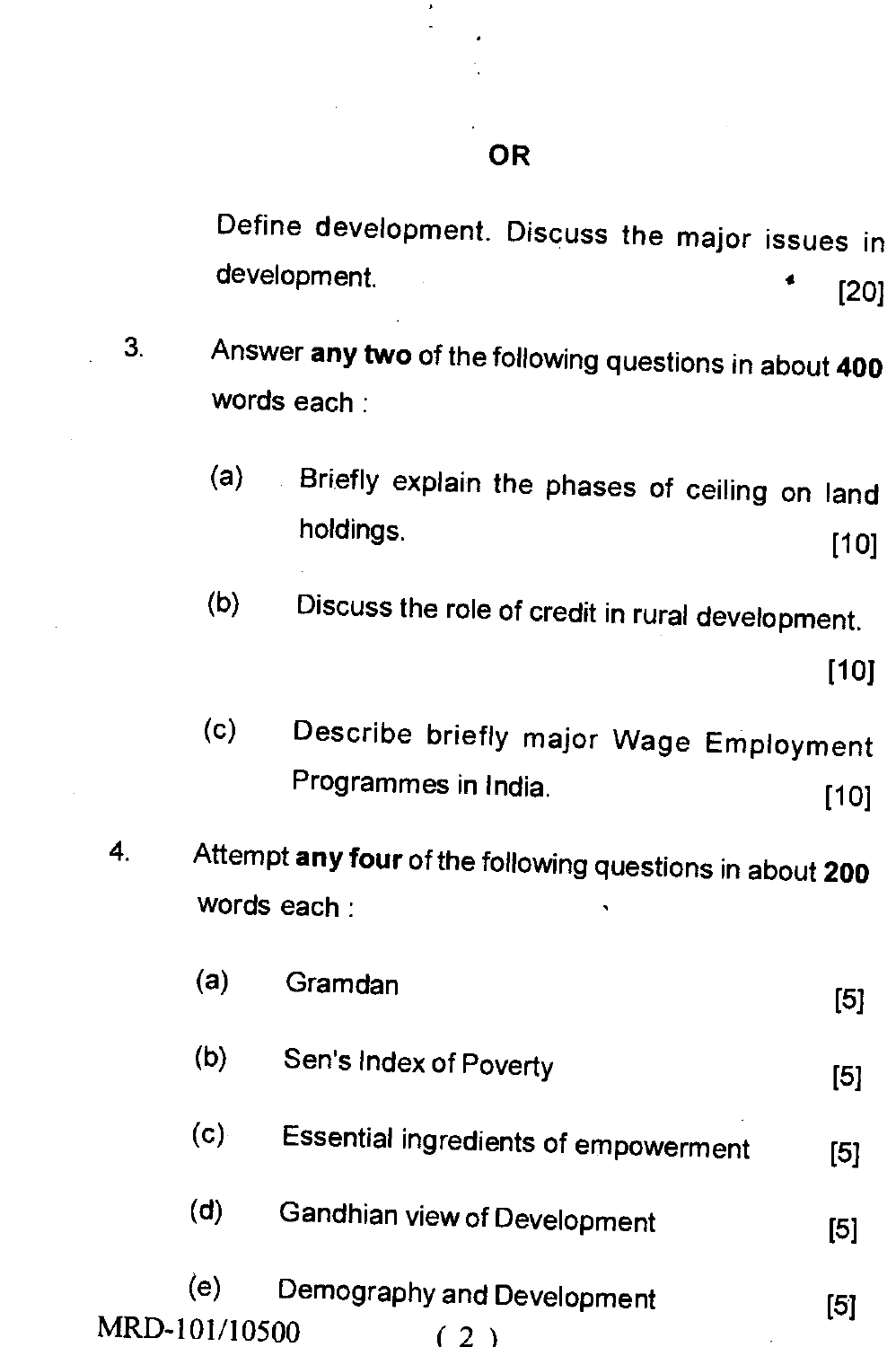|     | (f)    | Migration patterns in rural India                    | וטן |
|-----|--------|------------------------------------------------------|-----|
| 5., | each : | Explain any five of the following in about 100 words |     |
|     | (a)    | Training and visit system of Extension               | [4] |
|     | (b)    | <b>Little and Great Traditions</b>                   | [4] |
|     | (c)    | <b>Marxian Concept of Development</b>                | [4] |
|     | (d)    | <b>Malaysian National Development Planning</b>       | [4] |
|     | (e)    | <b>Operation Barga</b>                               | [4] |
|     | (f)    | <b>District Rural Development Agency</b>             | [4] |
|     | (g)    | Self-Employed Women's Association (SEWA)             | [4] |

(h) Barriers of communication [4]

 $x -$ 

MRD-101/10500 (3) [P.T.O.]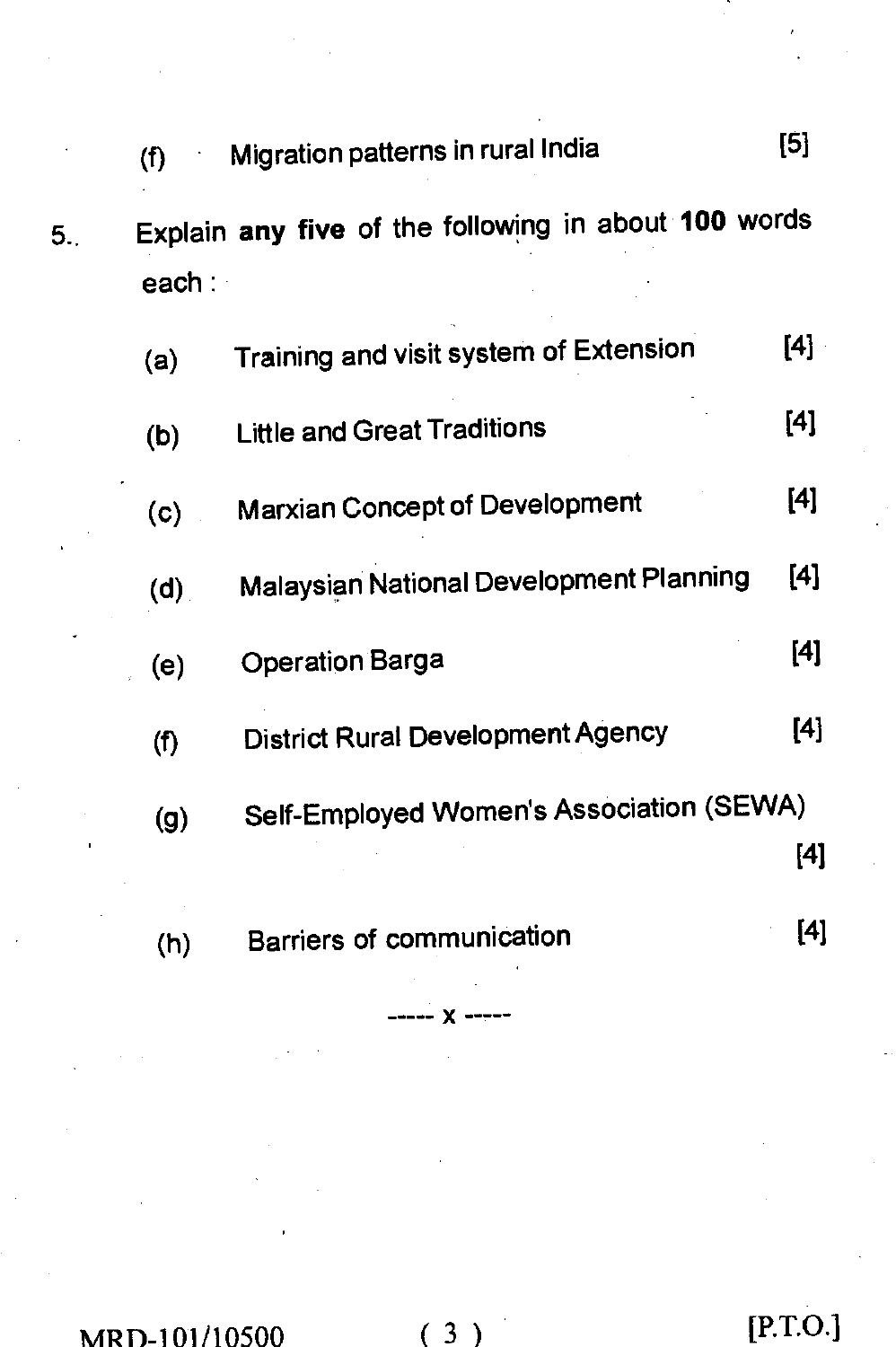## एम.आर.डी.-101

एम.ए. (ग्राम विकास) / ग्राम विकास में स्नातकोत्तर डिप्लोमा / सी.आर.डी.

## सत्रांत परीक्षा, 2019

एम.आर.डी.-101: ग्राम विकास-भारतीय संदर्भ

समय : 3 घण्टे

अधिकतम अंक : 100

- नोट : किन्हीं पाँच प्रश्नों के उत्तर दीजिए। सभी प्रश्नों के अंक समान हैं। प्रश्न संख्या 1 और 2 के उत्तर (प्रत्येक) 800 शब्दों से अधिक नहीं होने चाहिए।
- हरित क्रांति से आप क्या समझते हैं ? हरित क्रांति की मूल  $\mathbf{1}$ रणनीति और उच्च पैदावार वाली किस्मों के संवेष्टन की व्याख्या कीजिए।  $[20]$

### अथवा

संविधान 73वें संशोधन अधिनियम, 1992 के प्रावधानों का वर्णन कीजिए।  $[20]$ 

सामाजिक परिवर्तन की विशेषताओं और स्रोतों की व्याख्या कीजिए।  $2.$  $[20]$ 

### अथवा

#### $MDD$  101/10500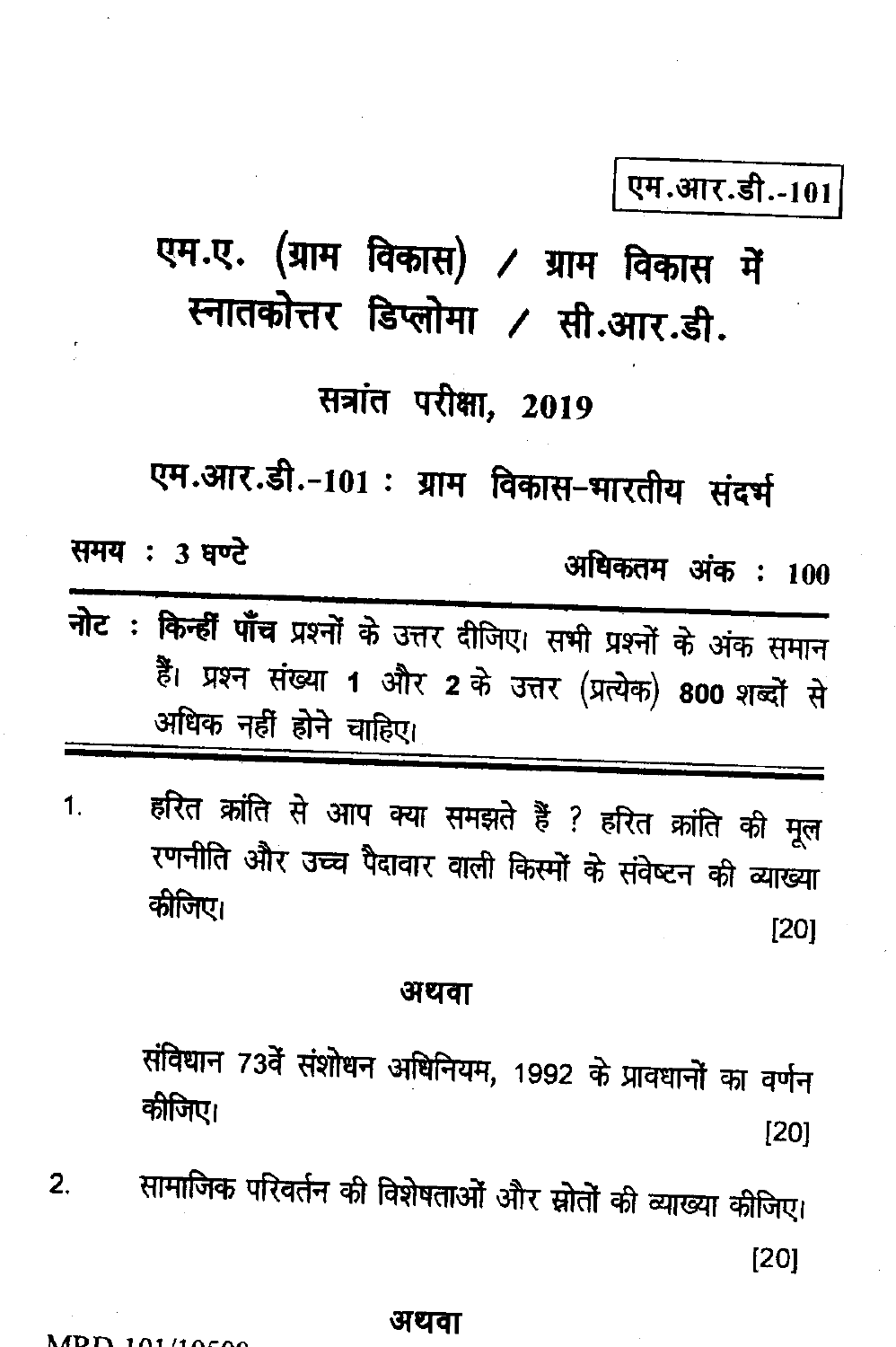विकास की परिभाषा दीजिए। विकास के प्रमुख मुद्दों की विवेचना कीजिए। [20]

- निम्नलिखित में से किन्हीं दो प्रश्नों के उत्तर (प्रत्येक) लगभग 400  $3<sub>l</sub>$ शब्दों में दीजिए:
	- भू-संपत्तियों पर हदबंदी की अवस्थाओं का वर्णन कीजिए।  $(a)$  $[10]$
	- ग्राम विकास में ऋण की भूमिका की चर्चा कीजिए। [10]  $(b)$
	- भारत में प्रमुख मज़दूरी रोजगार कार्यक्रमों का संक्षिप्त  $(c)$ विवरण दीजिए।  $[10]$
- निम्नलिखित में से किन्हीं चार के उत्तर (प्रत्येक) लगभग 200  $4.$ शब्दों में दीजिए:
	- $(a)$ ग्रामदान
	- $[5]$ निर्धनता का सेन सूचकांक  $(b)$  $[5]$ सशक्तिकरण के अनिवार्य तत्व  $(c)$  $[5]$  $(d)$ विकास का गांधीवादी दृष्टिकोण  $[5]$ जनसांख्यिकी और विकास  $(e)$  $[5]$ ग्रामीण भारत में प्रवसन प्रतिरूप  $(f)$
- nn

 $[5]$